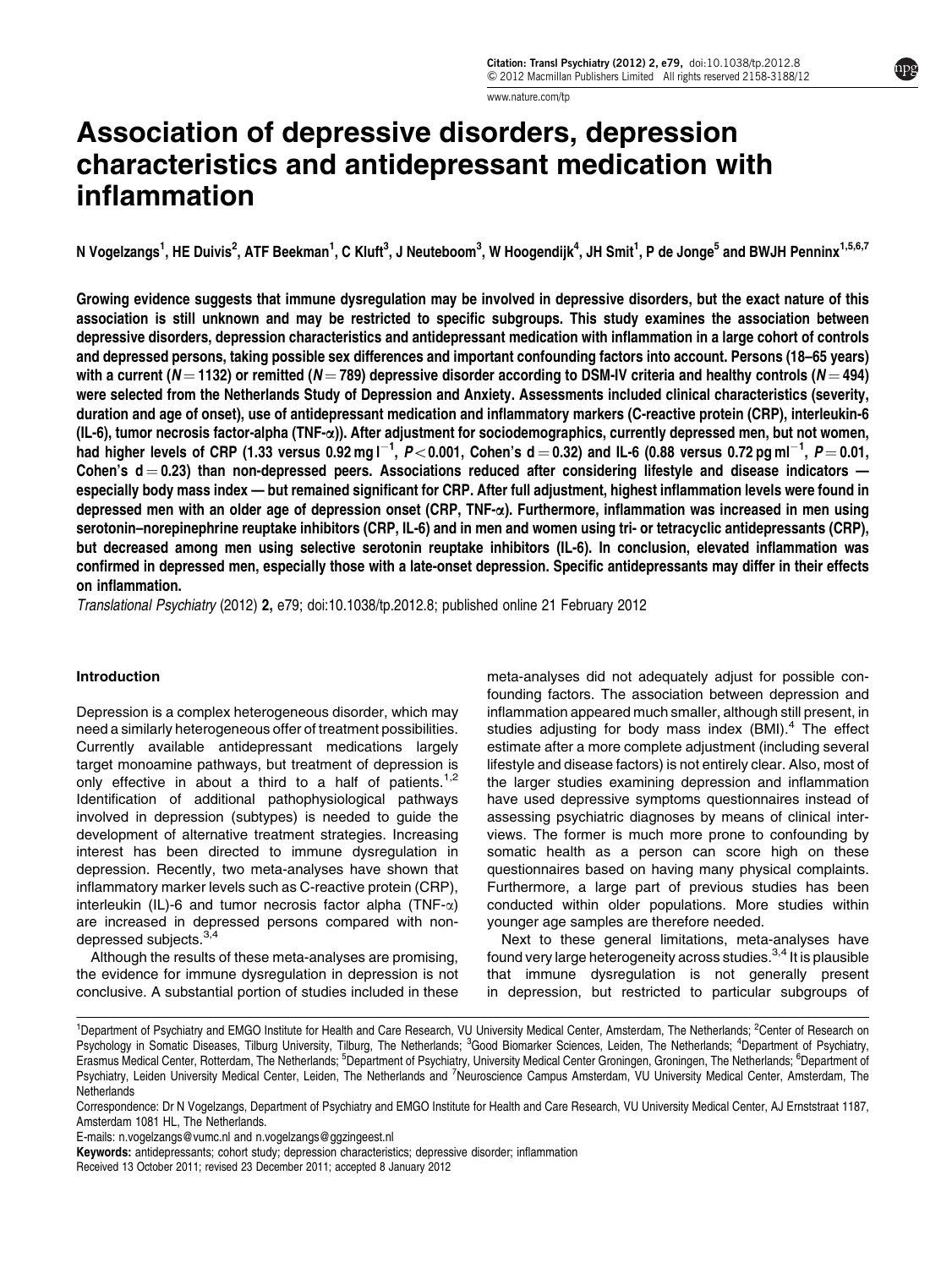depressed persons. Several factors that could influence the depression–inflammation relationship need further investigation to help delineate the depressed person with immune dysregulation. This is important to give direction to whom new treatment strategies could be targeted.

2

First, sex differences might exist, but results are thus far inconsistent. Stronger, weaker or similar effects have been found for women compared with men for different inflammatory markers.<sup>4,5</sup> Inflammation levels fluctuate throughout female life according to hormonal changes owing to phase of menstrual cycle, use of hormonal contraceptives, menopause and use of estrogens,  $6-8$  which might influence the relationship between depression and inflammation.

Second, it is largely unknown whether specific depression characteristics indicate immune dysregulation. $3$  In line with a dose-response assumption, more severe and/or more chronic disorders can be hypothesized to show the most inflamma-tion.<sup>[9,10](#page-7-0)</sup> In addition, late-onset depression has been asso-ciated with family history of vascular disease<sup>[7](#page-7-0)</sup> and atherosclerosis.<sup>11,12</sup> As immune dysregulation is critically involved in vascular disease, $13$  it can be hypothesized that increased inflammation is specifically present in those with late-onset depressive disorders.

Third, antidepressant medication might influence inflammation levels and this effect might differ across type of medication. As summarized by Miller  $et al.<sup>14</sup>$  $et al.<sup>14</sup>$  $et al.<sup>14</sup>$  several studies showed that antidepressant treatment, mainly selective serotonin reuptake inhibitors, was associated with decreases in inflammatory markers. In contrast, recent results of two large studies suggest that use of antidepressants, mainly tricyclic antidepressants (TCA), is associated with elevated inflammation levels.<sup>15</sup>

To address the issues raised above, the first aim of the present study was to examine the association between diagnosed depressive disorders and inflammatory markers (CRP, IL-6 and TNF- $\alpha$ ), using a large and relatively young cohort of depressed persons and controls, taking possible sex differences and important confounding factors into account. The second aim was to investigate whether specific depression characteristics (severity, duration and age of onset) could further delineate the depressed person with increased inflammation. Lastly, possible effects of (specific types of) antidepressant medication on inflammation levels were examined.

# Subjects and methods

Sample. The Netherlands Study of Depression and Anxiety (NESDA) is an ongoing cohort study designed to investigate the long-term course and consequences of depressive and anxiety disorders. Participants were 18 to 65 years old at baseline assessment in 2004–2007 and were recruited from the community (19%), general practice (54%) and secondary mental health care (27%). A total of 2981 persons were included, consisting of persons with a current or past depressive and/or anxiety disorder and healthy controls. A detailed description of the NESDA study design and sampling procedures can be found elsewhere.<sup>[16](#page-7-0)</sup> The research protocol was approved by the Ethical Committee

of participating universities, and after complete description of the study all respondents provided written informed consent.

During the baseline interview, presence of depressive disorder (major depressive disorder, dysthymia) and anxiety disorder (social phobia, generalized anxiety disorder, panic disorder and agoraphobia) was established using the Composite Interview Diagnostic Instrument (CIDI) according to DSM-IV criteria.<sup>[17](#page-7-0)</sup> The CIDI is a highly reliable and valid instrument for assessing depressive and anxiety disorders<sup>[18](#page-7-0)</sup> and was administered by specially trained research staff. In addition, the severity of depression was measured in all participants using the 28-item self-report Inventory of Depressive Symptoms (IDS).<sup>[19](#page-7-0)</sup> For the present analyses we selected persons with a current (that is, past 6 months;  $N = 1158$ ) or remitted (lifetime, but not current;  $N = 815$ ) depressive disorder and healthy controls without any lifetime depressive or anxiety disorder and an IDS score below 14  $(N = 506)$ . Of these 2479 persons, 64 were excluded because of missing information on inflammatory markers, leaving a sample of 2415 persons for the present study. Persons with missing data on inflammation did not differ from included persons in terms of sex, age, years of education and depressive disorder status.

Inflammatory markers. Markers of inflammation were assessed at the baseline NESDA measurement and included CRP, IL-6 and TNF-a. Fasting blood samples of NESDA participants were obtained in the morning around 0800 hours and kept frozen at  $-70$  °C. CRP and IL-6 were assayed at the Clinical Chemistry department of the VU University Medical Center. High-sensitivity plasma levels of CRP were measured in duplicate by an in-house ELISA based on purified protein and polyclonal anti-CRP antibodies (Dako, Glostrup, Denmark). Intra- and inter-assay coefficients of variation were 5% and 10%, respectively. Plasma IL-6 levels were measured in duplicate by a high sensitivity ELISA (PeliKine Compact ELISA, Sanquin, Amsterdam, The Netherlands). Intra- and inter-assay coefficients of variation were 8% and 12%, respectively. Plasma TNF- $\alpha$  levels were assayed in duplicate at Good Biomarker Science (Leiden, The Netherlands), using a highsensitivity solid phase ELISA (Quantikine HS Human TNF-a Immunoassay, R&D systems, Minneapolis, MN, USA). Intraand inter-assay coefficients of variation were 10% and 15%, respectively.

Depression characteristics. Next to CIDI depressive disorder diagnosis, depression characteristics included depressive symptoms severity as measured by the IDS, and depressive symptoms duration, using the Life Chart method,<sup>[20](#page-7-0)</sup> in which a detailed account of the presence of depressive symptoms during the past 4 years was assessed. From this, the percent of time patients reported depressive symptoms was computed. Additionally, age of depression onset was derived from the CIDI interview.

Antidepressant medication. Medication use was assessed based on drug container inspection of all drugs used in the past month and classified according to the World Health Organization Anatomical Therapeutic Chemical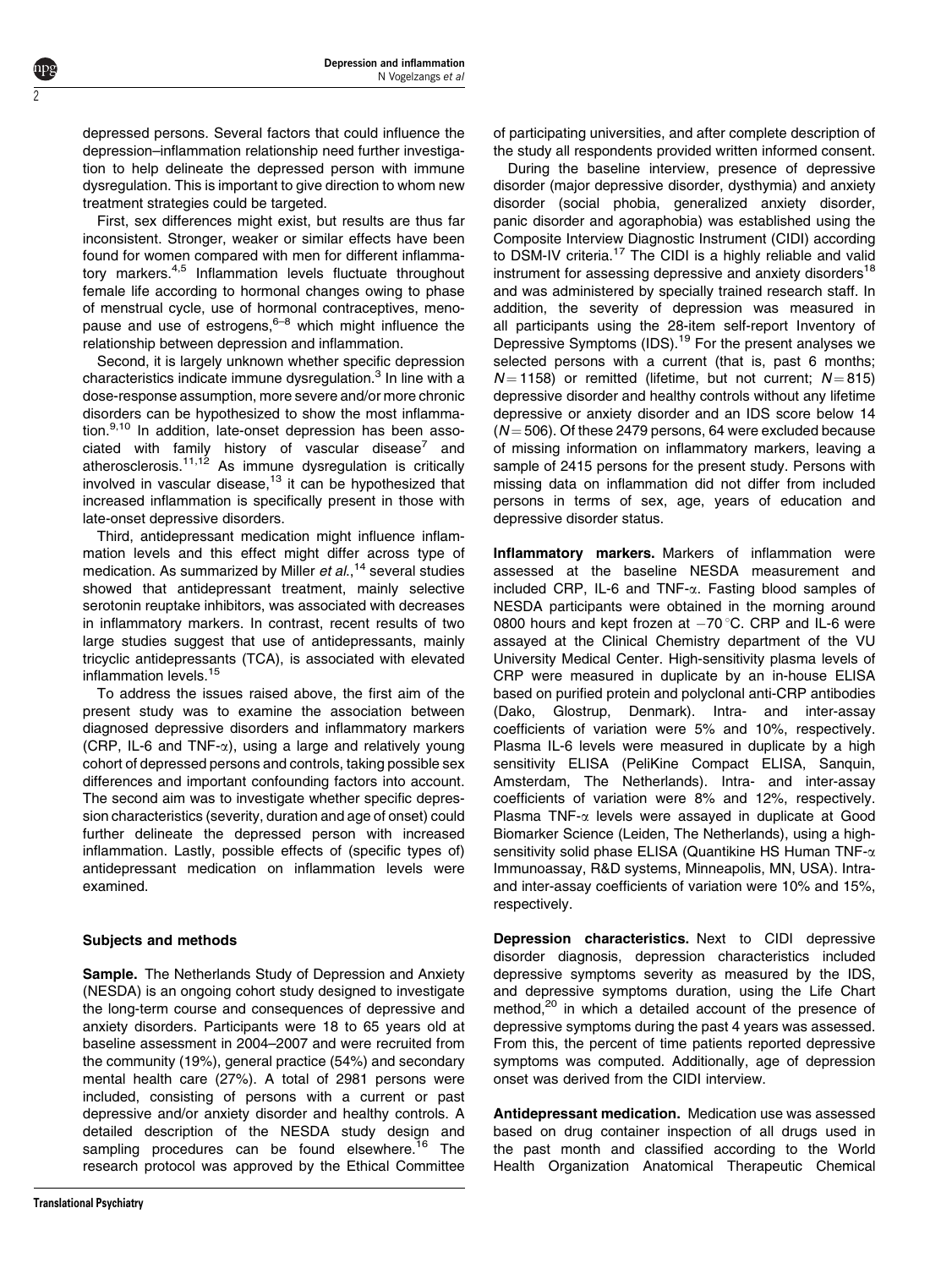classification.[21](#page-7-0) Antidepressant medication was only considered when taken on a regular basis (at least 50% of the time) and included selective serotonin reuptake inhibitors (SSRI; N06AB), serotonin–norepinephrine reuptake inhibitors (SNRI; N06AX16 and N06AX21), TCA (N06AA) and tetracyclic antidepressants (TeCA; N06AX03, N06AX05 and N06AX11).

Covariates. Sociodemographic characteristics included age, sex and years of education. As lifestyle characteristics can be associated with both depression and inflammation, smoking status (never, former and current; assessed by selfreport), alcohol intake  $(<1, 1-14$  (women) / 1–21 (men),  $>14$ (women) $/$  > 21 (men) drinks per week; based on general guidelines that are used in health organizations in the Netherlands<sup>[22](#page-7-0)</sup> and as used in other studies<sup>[23](#page-7-0)</sup>), BMI (weight in kilograms divided by height in meters squared) and physical activity (measured with the International Physical Activity Questionnaire<sup>[24](#page-7-0)</sup> in MET-minutes (ratio of energy expenditure during activity compared with rest times the number of minutes performing the activity) per week) were assessed. In addition, several disease related covariates were taken into account including presence of cardiovascular disease (assessed by self-report supported by appropriate medication use (see ref. 25 for detailed description), presence of diabetes (fasting plasma glucose level  $\geqslant$  7.0 mmol l<sup>-1</sup> or use of anti-diabetic medication (A10)), and the number of other self-reported chronic diseases for which persons received treatment (including lung disease, osteoarthritis or rheumatic disease, cancer, ulcer, intestinal problem, liver disease, epilepsy and thyroid gland disease). As suggested by Howren et  $al.^4$  $al.^4$  to control for possible medication effects, we assessed statin use (C10AA, C10B) and use of systemic anti-inflammatory medication (M01A, M01B, A07EB and A07EC). In women, we additionally assessed use of sex hormones (self-reported use of oral contraceptives or ATC code G03), self-reported menstrual cycle phase (menstrual (0–3 days since start last menstruation), follicular (4–13 days), luteal (14–32 days)) and self-reported postmenopausal status (yes/no).

Statistical analyses. All analyses were conducted using SPSS version 15.0 statistical software (SPSS Inc., Chicago, IL, USA). Differences in baseline characteristics across sex were tested for statistical significance using  $\chi^2$ -statistics for dichotomous and categorical variables and independent ttests and Mann–Whitney U-tests for normally and nonnormally distributed continuous variables. For subsequent analyses, CRP, IL-6 and TNF- $\alpha$  were In-transformed to normalize distributions and presented back-transformed. Associations between baseline characteristics and inflammatory markers were tested using independent samples ttests for dichotomous variables, one-way analyses of variance for categorical variables and Pearson's correlations for continuous variables.

Associations between depressive disorders and inflammatory markers were examined using analyses of (co)variance and (adjusted) means across depression groups (no, remitted and current) were presented. To take the effects of important confounding factors into account, three different models were

tested: unadjusted, adjusted for sociodemographics (sex, age and education) and additionally adjusted for lifestyle and disease (smoking status, alcohol intake, BMI, physical activity, cardiovascular disease, diabetes, number of other chronic diseases, statins and anti-inflammatory medication). To investigate possible sex differences, we tested for sex interactions by including a sex-depressive disorder interaction term. When present, analyses were repeated sex stratified. For significant associations, Cohen's d was calculated in order to assess effect size.

To test whether specific depression characteristics were related to elevated inflammation levels, we performed linear regression analyses for each depression characteristic within the sample of persons with a current depressive disorder. Sex interactions were again tested and if present, shown sex stratified.

To investigate possible effects of antidepressant medications, adjusted means of inflammation levels across different medication groups were calculated using analyses of covariance and presented sex stratified in case sex interaction was present.

## **Results**

Baseline characteristics of the total sample and for men  $(N = 800)$  and women  $(N = 1615)$  separately are shown in [Table 1](#page-3-0). Women were younger, less often smokers, more often non-drinkers, had a lower BMI, less often cardiovascular disease or diabetes and less often used statins than men. In addition, women had higher levels of CRP, but lower levels of IL-6 and TNF- $\alpha$  than men. In men, older age, less education, smoking, heavy or non-drinking, higher BMI, lower physical activity, cardiovascular disease, diabetes, higher number of other chronic diseases, statin use and use of anti-inflammatory medication were associated with higher levels of at least one of the inflammatory markers (data not shown). In women, similar associations were found, except for smoking, heavy drinking, and physical activity. The Pearson's correlations between inflammatory markers were modest, likely reflecting only partial biological overlap, and somewhat higher in men  $(CRP - IL - 6: r = 0.40; CRP - TNF - \alpha: r = 0.22; IL - 6 - TNF - \alpha:$  $r = 0.17$ ) than in women (CRP-IL-6:  $r = 0.28$ ; CRP-TNF- $\alpha$ :  $r = 0.10$ ; IL-6–TNF- $\alpha$ :  $r = 0.09$ ).

[Table 2](#page-4-0) shows (adjusted) mean inflammation levels across depression groups (controls, remitted and current depressive disorder) based on analyses of (co) variance. In the total sample, current depressive disorders were significantly associated with higher levels of CRP and IL-6 in the unadjusted model. After additional adjustment for sociodemographics, lifestyle and disease factors, these associations disappeared. No associations were found for TNF-a. For current depressive disorders, sex interactions were found for CRP (P-interaction < 0.001) and IL-6 (P-interaction = 0.009), but not TNF- $\alpha$  (*P*-interaction = 0.99).

In men, after adjustment for sociodemographics, a current depressive disorder was associated with higher CRP levels  $(1.33 \text{ versus } 0.92 \text{ mg})^{-1}$ ,  $P < 0.001$ , Cohen's d = 0.32) and IL-6 levels (0.88 versus 0.72 pg ml<sup>-1</sup>,  $P = 0.01$ , Cohen's  $d = 0.23$ ). Even after full adjustment for lifestyle and disease factors, men with a current depressive disorder had higher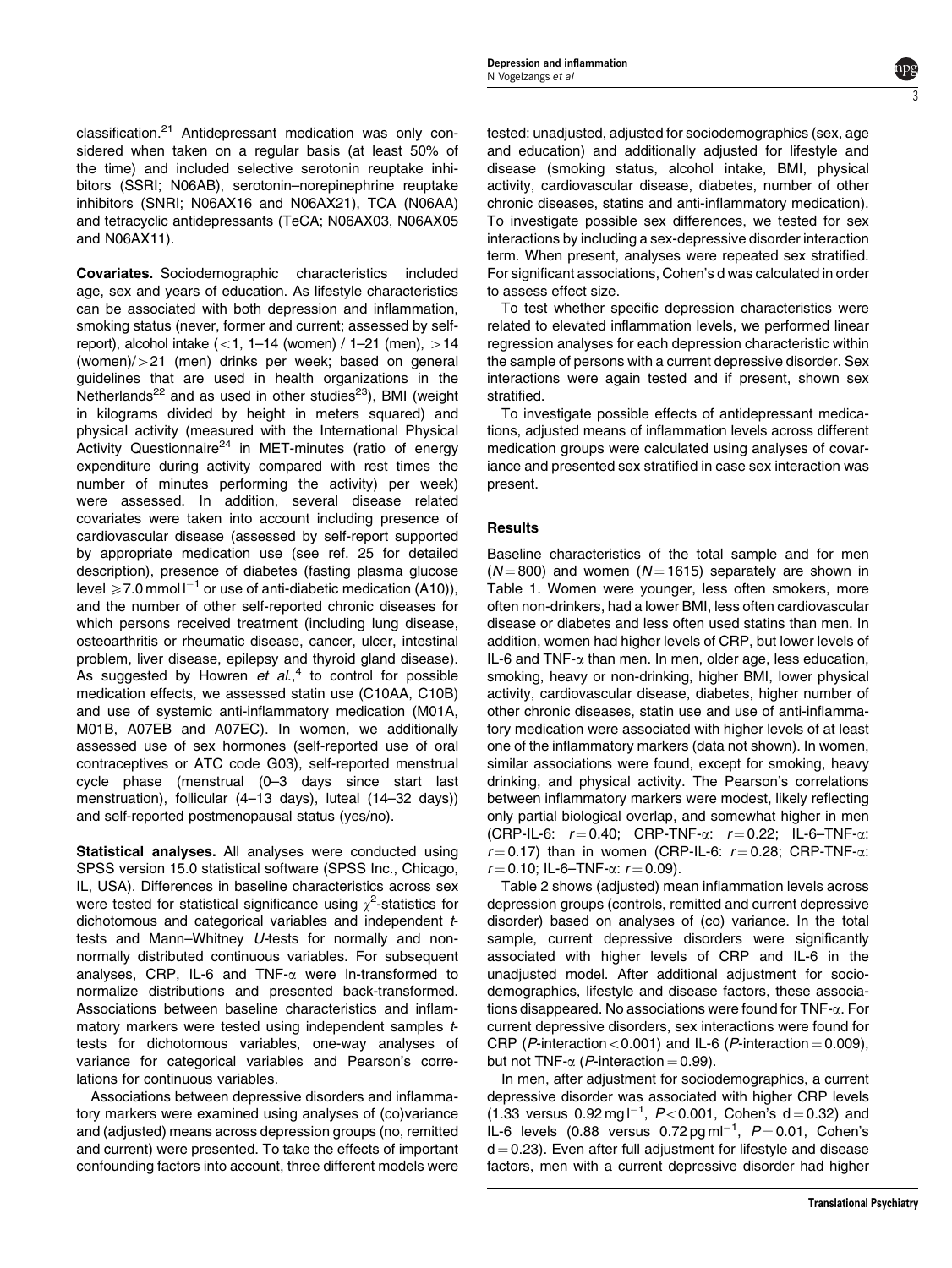#### <span id="page-3-0"></span>Table 1 Baseline characteristics

|                                                                                                                                                                                                                                        | <b>Total sample</b><br>$(N = 2415)$                               | Men<br>$(N = 800)$                                                | Women<br>$N = 1615$                                               | P <sup>a</sup>                                                   |
|----------------------------------------------------------------------------------------------------------------------------------------------------------------------------------------------------------------------------------------|-------------------------------------------------------------------|-------------------------------------------------------------------|-------------------------------------------------------------------|------------------------------------------------------------------|
| Sociodemographics<br>Age (years), mean (s.d.)<br>Education (years), mean (s.d.)                                                                                                                                                        | 41.8 (12.9)<br>12.2(3.3)                                          | 43.7 (12.6)<br>12.0(3.3)                                          | 40.9 (12.9)<br>12.2(3.3)                                          | < 0.001<br>0.12                                                  |
| Lifestyle and Disease<br>Smoking status<br>Never, %<br>Former, %<br>Current, %                                                                                                                                                         | 27.9<br>32.7<br>39.4                                              | 23.5<br>34.3<br>42.3                                              | 30.1<br>31.9<br>38.0                                              | 0.003                                                            |
| Alcohol intake<br>$<$ 1 Drink a week, %<br>1-14 (women) / 1-21 (men) drinks a week, %<br>$>$ 14 (women) / $>$ 21 (men) drinks a week, %                                                                                                | 32.9<br>55.9<br>11.2                                              | 22.9<br>66.5<br>10.6                                              | 37.8<br>50.7<br>11.5                                              | < 0.001                                                          |
| Body mass index, mean (s.d.)<br>Physical activity (MET-min per week), mean (s.d.)<br>Cardiovascular disease, %<br>Diabetes, %<br>Number of other chronic diseases, mean (s.d.)<br>Statin use, %<br>Anti-inflammatory medication use, % | 25.7(5.1)<br>3673 (3026)<br>5.6<br>4.9<br>0.4(0.7)<br>6.6<br>4.2  | 26.3(4.6)<br>3758 (3324)<br>9.4<br>7.8<br>0.4(0.7)<br>10.9<br>4.0 | 25.4(5.3)<br>3630 (2867)<br>3.8<br>3.5<br>0.4(0.7)<br>4.5<br>4.3  | < 0.001<br>0.36<br>< 0.001<br>< 0.001<br>0.11<br>< 0.001<br>0.75 |
| Depression characteristics<br>Depressive disorder<br>Controls, %<br>Remitted depressive disorder, %<br>Current depressive disorder, %                                                                                                  | 20.5<br>32.7<br>46.9                                              | 24.1<br>29.8<br>46.1                                              | 18.6<br>34.1<br>47.2                                              | 0.004                                                            |
| Within currently depressed cases $(N = 1132)$<br>Severity (IDS score), mean (s.d.)<br>Duration (% of time depressed), mean (s.d.)<br>Age of depression onset (years), mean (s.d.)                                                      | 32.5(12.2)<br>38.5(30.3)<br>27.1 (12.5)                           | 32.9 (12.6)<br>40.9 (31.6)<br>29.7 (13.3)                         | 32.3(12.1)<br>37.4(29.6)<br>25.9 (11.8)                           | 0.46<br>0.07<br>< 0.001                                          |
| Antidepressant use<br>No antidepressant, %<br>SSRI, %<br>SNRI, %<br>TCA, %<br>TeCA, %                                                                                                                                                  | 57.2<br>28.8<br>7.2<br>3.8<br>2.9                                 | 57.5<br>25.7<br>9.5<br>3.5<br>3.8                                 | 57.1<br>30.3<br>6.2<br>3.9<br>2.5                                 | 0.13                                                             |
| Inflammatory markers<br>C-reactive protein (mg $I^{-1}$ ), median (IQR)<br>Interleukin-6 (pg ml <sup>-1</sup> ), median (IQR)<br>Tumor necrosis factor-alpha (pg ml <sup>-1</sup> ), median (IQR)                                      | $1.22(0.54 - 3.02)$<br>$0.76(0.50 - 1.25)$<br>$0.80(0.60 - 1.10)$ | $1.09(0.51 - 2.67)$<br>$0.81(0.53 - 1.36)$<br>$0.80(0.60 - 1.10)$ | $1.30(0.56 - 3.21)$<br>$0.72(0.49 - 1.19)$<br>$0.70(0.60 - 1.10)$ | 0.001<br>0.003<br>0.001                                          |

Abbreviations: IDS, inventory of depressive symptoms; IQR, interquartile range; s.d., standard deviation; SSRI, selective serotonin reuptake inhibitor; SNRI, serotonin–norepinephrine reuptake inhibitor; TCA, tricyclic antidepressant; TeCA, tetracyclic antidepressant

 $a_{\text{Based on }\chi^2}$ -test for dichotomous and categorical variables, and independent samples t-test for continuous variables testing the difference between men and women; for inflammatory markers the Mann–Whitney U-test was used.

CRP levels compared with controls (1.29 versus 1.04 mg  $I^{-1}$ ,  $P = 0.02$ , Cohen's d = 0.21), and marginally higher IL-6 levels (0.87 versus 0.76 pg ml<sup>-1</sup>,  $P = 0.10$ , Cohen's d = 0.15). No associations with TNF- $\alpha$  were found in men. Overall, BMI weakened the associations most, followed by number of other chronic diseases. Smoking status, alcohol use and physical activity weakened associations slightly further. Adjustment for cardiovascular disease, diabetes, statins and anti-inflammatory medication hardly affected associations.

In women, depressive disorders were not associated with inflammatory markers before or after adjustment. Although sex hormone use, menstrual cycle phase and postmenopausal status were strongly associated with inflammation levels, additional adjustment for these factors did not change the results for women. Also, there were no significant postmenopausal status-depression interactions in the associations with inflammation levels (all  $P > 0.40$ ) suggesting that associations

between depression and inflammation appeared absent in both premenopausal ( $N = 1076$ ) and postmenopausal women  $(N = 539)$ .

To investigate whether specific depression characteristics (severity, duration and age of onset) were associated with higher inflammation levels, linear regression analyses were performed within the subgroup of currently depressed persons  $(N = 1132;$  [Table 3](#page-4-0)). Women with more severe depressive symptoms had higher levels of TNF-a. No associations were found for duration of depressive symptoms. Men with an older age of depression onset had higher levels of  $CRP$  and  $TNF-\alpha$  than those with a younger age of depression onset.

Lastly, the association between antidepressant medication use and inflammation levels was examined. To incorporate possible differences in depression severity between persons who were or were not using antidepressants, we selected a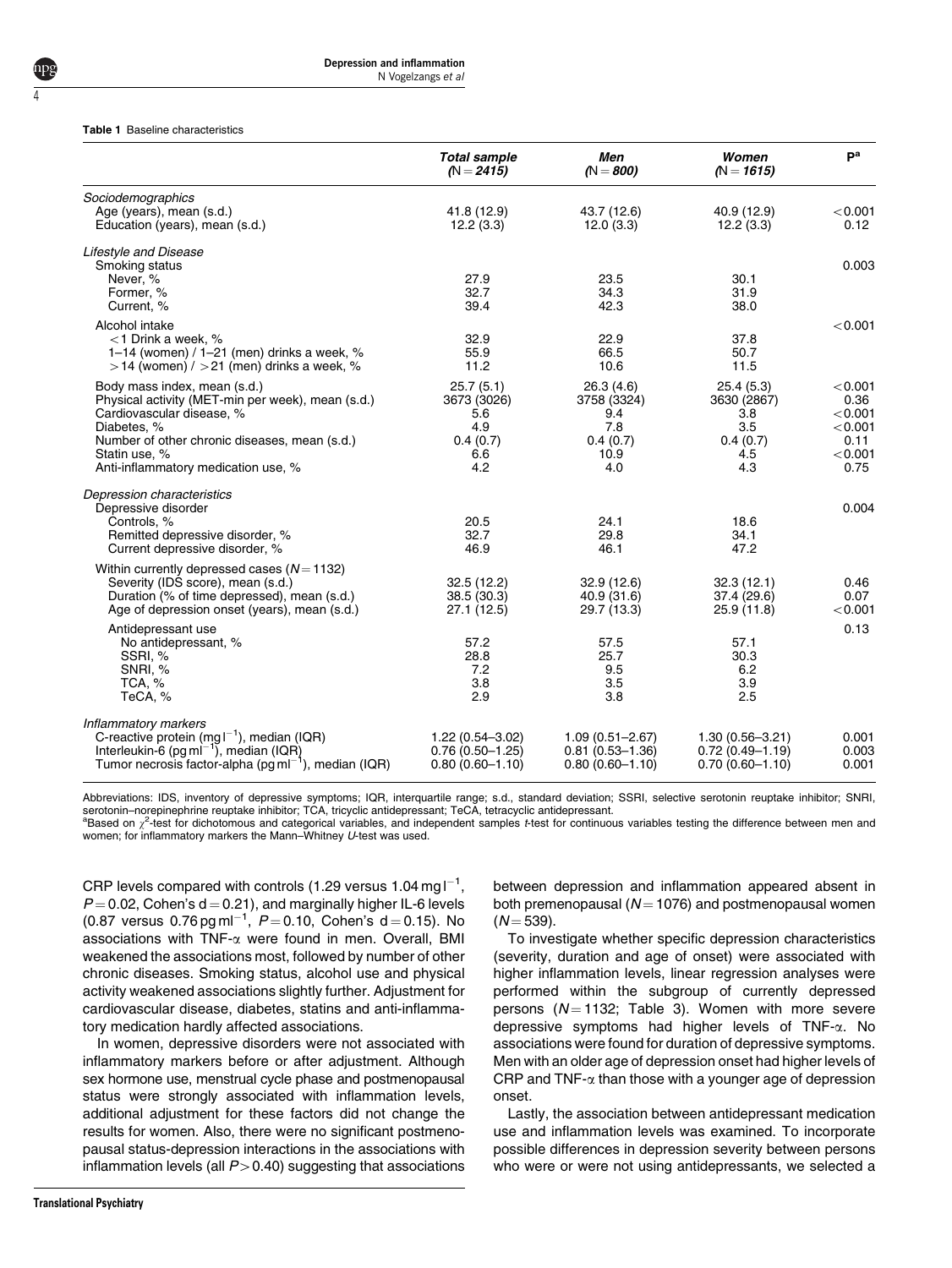<span id="page-4-0"></span>

| Table 2 Adjusted mean inflammation levels across depression groups |  |  |  |  |  |  |  |  |
|--------------------------------------------------------------------|--|--|--|--|--|--|--|--|
|--------------------------------------------------------------------|--|--|--|--|--|--|--|--|

|                                                                                                                               | <b>Controls</b>      |                                         |                   | Remitted depressive disorder |                                         |                       | <b>Current depressive disorder</b> |                                          |                            |
|-------------------------------------------------------------------------------------------------------------------------------|----------------------|-----------------------------------------|-------------------|------------------------------|-----------------------------------------|-----------------------|------------------------------------|------------------------------------------|----------------------------|
|                                                                                                                               | <b>Mean</b>          | (s.e.)                                  | $\sf P$           | <b>Mean</b>                  | (s.e.)                                  | P                     | <b>Mean</b>                        | (s.e.)                                   | P                          |
| CRP, mg $\Gamma^{1, a}$<br>Total sample<br>Unadjusted<br>Adjusted <sup>b</sup><br>Adjusted <sup>c</sup>                       | 1.09<br>1.17<br>1.27 | $N = 494$<br>(1.06)<br>(1.06)<br>(1.05) | Ref<br>Ref<br>Ref | 1.25<br>1.24<br>1.26         | $N = 789$<br>(1.04)<br>(1.04)<br>(1.04) | 0.05<br>0.38<br>0.91  | 1.40<br>1.36<br>1.30               | $N = 1132$<br>(1.04)<br>(1.04)<br>(1.03) | < 0.001<br>0.02<br>0.66    |
| Men<br>Unadjusted<br>Adjusted <sup>b</sup><br>Adjusted <sup>c</sup>                                                           | 0.83<br>0.92<br>1.04 | $N = 193$<br>(1.09)<br>(1.08)<br>(1.08) | Ref<br>Ref<br>Ref | 1.14<br>1.09<br>1.03         | $N = 238$<br>(1.08)<br>(1.08)<br>(1.07) | 0.005<br>0.13<br>0.96 | 1.36<br>1.33<br>1.29               | $N = 369$<br>(1.06)<br>(1.06)<br>(1.06)  | < 0.001<br>< 0.001<br>0.02 |
| Women<br>Unadjusted<br>Adjusted <sup>b</sup><br>Adjusted <sup>c</sup>                                                         | 1.29<br>1.36<br>1.45 | $N = 301$<br>(1.07)<br>(1.07)<br>(1.07) | Ref<br>Ref<br>Ref | 1.30<br>1.34<br>1.38         | $N = 551$<br>(1.05)<br>(1.05)<br>(1.05) | 0.94<br>0.82<br>0.57  | 1.42<br>1.36<br>1.30               | $N = 763$<br>(1.05)<br>(1.05)<br>(1.04)  | 0.29<br>0.96<br>0.16       |
| IL-6, pg m $\Gamma^{1, a}$<br>Total sample<br>Unadjusted<br>Adjusted <sup>b</sup><br>Adjusted <sup>c</sup>                    | 0.72<br>0.74<br>0.78 | $N = 494$<br>(1.04)<br>(1.04)<br>(1.04) | Ref<br>Ref<br>Ref | 0.75<br>0.74<br>0.74         | $N = 789$<br>(1.03)<br>(1.03)<br>(1.03) | 0.49<br>0.88<br>0.42  | 0.80<br>0.79<br>0.77               | $N = 1132$<br>(1.03)<br>(1.03)<br>(1.03) | 0.04<br>0.24<br>0.91       |
| Men<br>Unadjusted<br>Adiusted <sup>b</sup><br>Adjusted <sup>c</sup>                                                           | 0.68<br>0.72<br>0.76 | $N = 193$<br>(1.07)<br>(1.07)<br>(1.07) | Ref<br>Ref<br>Ref | 0.82<br>0.80<br>0.78         | $N = 238$<br>(1.06)<br>(1.06)<br>(1.06) | 0.03<br>0.20<br>0.72  | 0.89<br>0.88<br>0.87               | $N = 369$<br>(1.05)<br>(1.05)<br>(1.05)  | 0.001<br>0.01<br>0.10      |
| Women<br>Unadjusted<br>Adjusted <sup>b</sup><br>Adjusted <sup>c</sup>                                                         | 0.74<br>0.77<br>0.80 | $N = 301$<br>(1.06)<br>(1.06)<br>(1.06) | Ref<br>Ref<br>Ref | 0.71<br>0.71<br>0.72         | $N = 551$<br>(1.04)<br>(1.04)<br>(1.04) | 0.55<br>0.22<br>0.13  | 0.75<br>0.75<br>0.73               | $N = 763$<br>(1.04)<br>(1.03)<br>(1.03)  | 0.86<br>0.63<br>0.14       |
| TNF- $\alpha$ , pg mI <sup>-1, a</sup><br><b>Total sample</b><br>Unadjusted<br>Adiusted <sup>b</sup><br>Adjusted <sup>c</sup> | 0.82<br>0.84<br>0.85 | $N = 494$<br>(1.03)<br>(1.03)<br>(1.03) | Ref<br>Ref<br>Ref | 0.82<br>0.82<br>0.82         | $N = 789$<br>(1.02)<br>(1.02)<br>(1.02) | 0.99<br>0.60<br>0.43  | 0.86<br>0.85<br>0.84               | $N = 1132$<br>(1.02)<br>(1.02)<br>(1.02) | 0.23<br>0.59<br>0.78       |
| Men<br>Unadjusted<br>Adjusted <sup>b</sup><br>Adjusted <sup>c</sup>                                                           | 0.84<br>0.85<br>0.88 | $N = 193$<br>(1.04)<br>(1.04)<br>(1.04) | Ref<br>Ref<br>Ref | 0.84<br>0.83<br>0.83         | $N = 238$<br>(1.04)<br>(1.04)<br>(1.04) | 0.90<br>0.65<br>0.33  | 0.87<br>0.87<br>0.86               | $N = 369$<br>(1.03)<br>(1.03)<br>(1.03)  | 0.41<br>0.70<br>0.69       |
| Women<br>Unadjusted<br>Adiusted <sup>b</sup><br>Adjusted <sup>c</sup>                                                         | 0.81<br>0.83<br>0.84 | $N = 301$<br>(1.04)<br>(1.04)<br>(1.04) | Ref<br>Ref<br>Ref | 0.81<br>0.81<br>0.82         | $N = 551$<br>(1.03)<br>(1.03)<br>(1.03) | 0.97<br>0.76<br>0.70  | 0.85<br>0.84<br>0.83               | $N = 763$<br>(1.02)<br>(1.02)<br>(1.02)  | 0.34<br>0.74<br>0.90       |

Abbreviations: CRP, C-reactive protein; IL-6, interleukin-6; TNF-α, tumor necrosis factor-alpha.<br><sup>a To</sup> normalize distributions CRP, IL-6 and TNF-α were In-transformed; for interpretation purposes presented means were back

**Based on analyses of (co)variance; adjusted for sex, age and education.** 

<sup>c</sup>Additionally adjusted for smoking status, alcohol intake, body mass index, physical activity, cardiovascular disease, diabetes, number of other chronic diseases, statins and anti-inflammatory medication.

|  | Table 3 Association <sup>a</sup> of depression characteristics with inflammatory markers in persons with current depressive disorders ( $N=1132$ ) |  |  |  |  |  |
|--|----------------------------------------------------------------------------------------------------------------------------------------------------|--|--|--|--|--|
|--|----------------------------------------------------------------------------------------------------------------------------------------------------|--|--|--|--|--|

|                                         | CRP <sup>b</sup>        |                       | $IL-6b$  |      | $TNF-\alpha^b$             |                       |
|-----------------------------------------|-------------------------|-----------------------|----------|------|----------------------------|-----------------------|
| <b>Depression characteristic</b>        |                         | P                     | В        | P    |                            | P                     |
| Severity (IDS score)<br>Men<br>Women    | $-0.020$                | 0.47                  | 0.038    | 0.22 | 0.040<br>$-0.048$<br>0.085 | 0.20<br>0.36<br>0.02  |
| Duration of depressive symptoms         | $-0.005$                | 0.87                  | $-0.017$ | 0.58 | 0.012                      | 0.70                  |
| Age of depression onset<br>Men<br>Women | 0.064<br>0.140<br>0.016 | 0.04<br>0.003<br>0.67 | $-0.002$ | 0.95 | 0.043<br>0.149<br>$-0.025$ | 0.22<br>0.004<br>0.55 |

Abbreviations: CRP, C-reactive protein; IDS, inventory of depressive symptoms; IL-6, interleukin-6; TNF-α, tumor necrosis factor-alpha.<br><sup>a</sup>Based on linear regression analyses adjusted for (sex), age, education, smoking st  ${}^{\text{b}}\text{CRP}$ , IL-6 and TNF- $\alpha$  were ln-transformed to normalize distributions.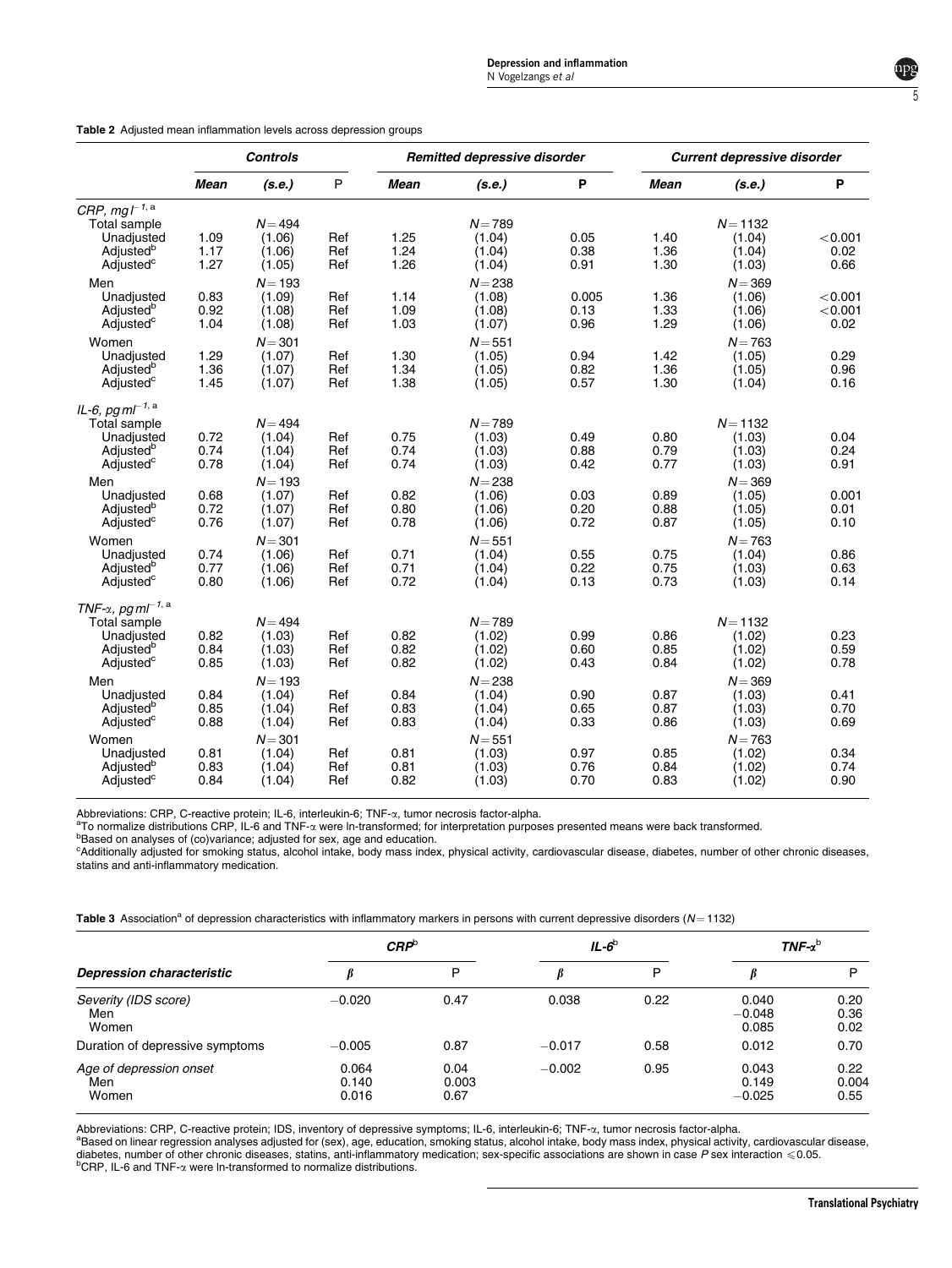control group of medication-free depressed persons with a current diagnosis and an IDS score  $\geq 25$  (N = 426). In this medication-free reference group the mean IDS score was comparable to the other medication groups. As effects of TCA and TeCA users were comparable, they were grouped together to increase numbers. Sex interactions in the association between antidepressant medication group (no medication, SSRI, SNRI and TCA/TeCA) and inflammatory markers were found (CRP:  $P$ -interaction = 0.06, IL-6: P-interaction = 0.02; TNF- $\alpha$ : P-interaction = 0.90). Therefore, Figure 1 shows adjusted mean inflammation levels comparing antidepressant users with medication-free persons, for men and women separately. Increased levels of CRP were found for men using SNRI (1.98 versus 1.21 mg l<sup>-1</sup>,  $P=$  0.02, Cohen's  $d = 0.44$ ) or TCA/TeCA (2.05 versus 1.21 mg l<sup>-1</sup>,  $P = 0.02$ , Cohen's d = 0.48) as compared with medicationfree depressed men. A trend for higher CRP in TCA/TeCA users was also found for women (2.10 versus 1.53 mg  $I^{-1}$ ,  $P = 0.08$ , Cohen's d = 0.28). In men only, IL-6 levels were lower in SSRI users (0.70 versus 0.91 pg ml $^{-1}$ ,  $P=$  0.02, Cohen's  $d = -0.32$ ) and considerably increased in SNRI users (1.37 versus 0.91 pg ml $^{-1}$ ,  $P$   $\!=$  0.01, Cohen's d  $\!=$  0.49) compared with medication-free depressed men. No associations were found for TNF- $\alpha$ . For comparison, inflammation levels in persons with cardiovascular disease were 1.84 mg  $I^{-1}$  for CRP and 1.06 pg m $I^{-1}$  for IL-6, suggesting that the putative effects of antidepressant medication are at least of similar magnitude as having cardiovascular disease. As antidepressant medication effects were found, we checked [whether these influenced the findings from Tables 2 and 3](#page-4-0), but results remained similar after additional adjustment for antidepressant medication group.

#### **Discussion**

6

The present study examined the association between depressive disorders, depression characteristics and antidepressant medication with inflammation in a large cohort of depressed persons and controls. After taking a large set of possibly confounding factors into account, it was found that men with current depressive disorders had higher levels of CRP, and marginally higher levels of IL-6, but not of TNF-a. No overall associations were found in women. Increased inflammation was in particular found in depressed men with an older age of depression onset (CRP,  $TNF-\alpha$ ). Users of SNRI (men only), TCA and TeCA had increased levels of CRP and IL-6, whereas men using SSRI had significantly lower levels of IL-6.

Our results confirm previous findings of immune dysregulation in depressed persons. $3,4$  In men, effect sizes for current depression were small to moderate for both CRP and IL-6. These effect sizes are comparable to those reported by the meta-analysis of Howren, $4$  in which stronger effects were found for studies using clinical interviews compared with studies using self-report questionnaires. Compared with symptom questionnaires, a depressive disorder diagnosis is less confounded by somatic health problems. Together with the fact that our results were elaborately adjusted for possibly confounding factors, our findings suggest a true relationship between depression and inflammation in men.



Figure 1 Adjusted mean inflammatory levels across medication groups and sex based on analyses of covariance (ANCOVA) adjusted for age, education, smoking status, alcohol intake, body mass index (BMI), physical activity, cardiovascular disease, diabetes, number of other chronic diseases, statins and anti-inflammatory medication; to normalize distributions C-reactive protein (CRP), Interleukin-6 (IL-6) and Tumor necrosis factor-alpha (TNF- $\alpha$ ) were ln-transformed, for interpretation purposes presented means were back transformed. Abbreviations: IDS, inventory of depressive symptoms score; SNRI, serotonin–norepinephrine reuptake inhibitor; SSRI, selective serotonin reuptake inhibitor; TCA, tricyclic antidepressant; TeCA, tetracyclic antidepressant. <sup>1</sup>Current depressive disorder and IDS  $\geqslant$  25 without medication use ( $=$  reference); only significant differences from reference are shown:  $*P<0.10$ ;  $*P<0.05$ .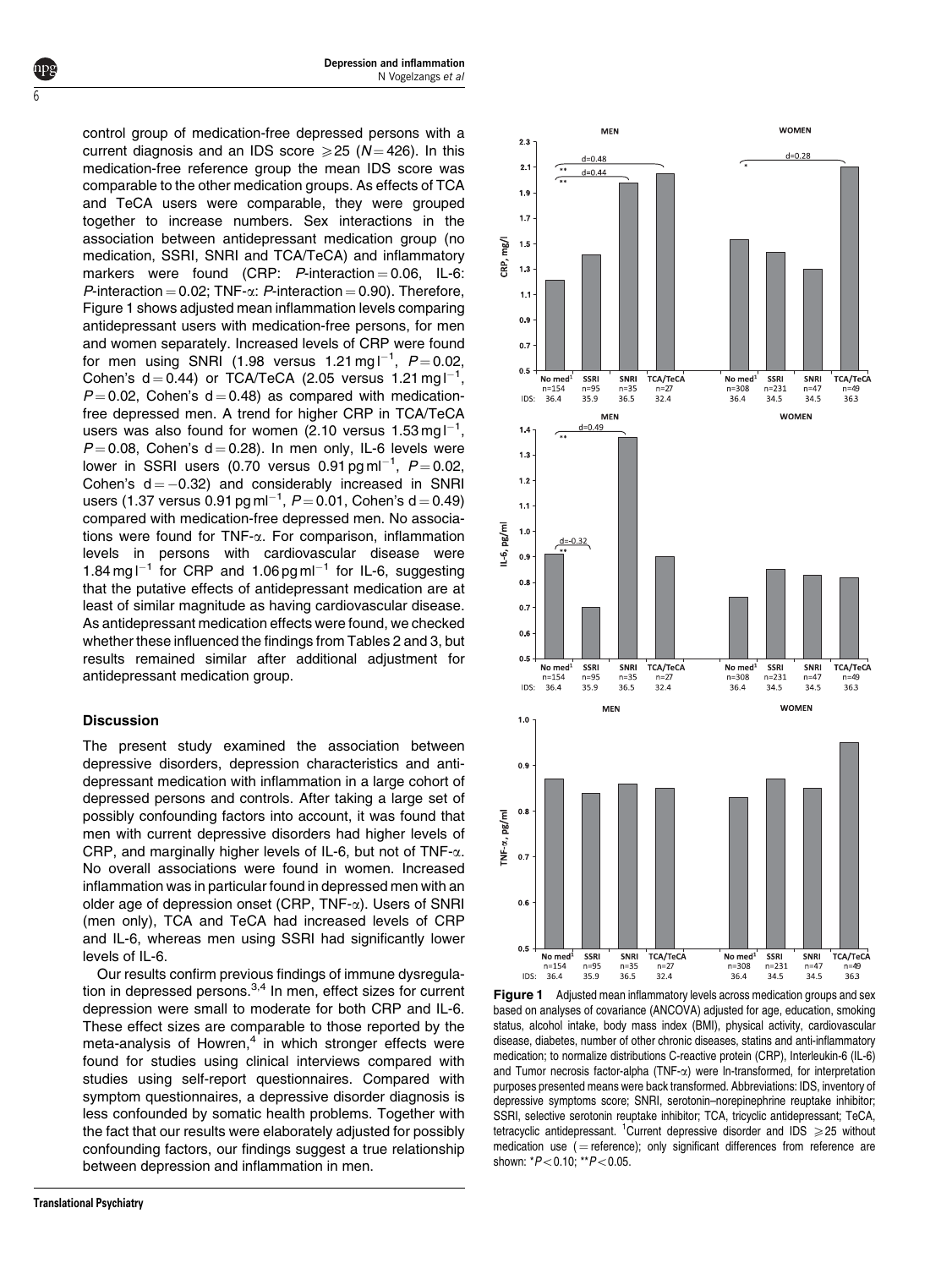No clear associations between depression and inflammation were found in women. This is in line with results from another large and relatively young cohort study in which history of depression was associated with CRP levels in men, but not women.<sup>5</sup> Hormonal changes throughout female life due to phase of menstrual cycle, use of hormonal contraceptives, menopause and use of estrogens greatly impact on inflammation levels, $6-8$  which could confound a clear association between depression and inflammation. However, in our study, associations between depression and inflammation appeared absent in both pre- and postmenopausal women and adjusting for several hormonal factors did not change our findings. Another explanation might be that in women, psychosocial factors have a larger role in depression and therefore override the effects of biological factors. For instance, insufficient social support and stressful life events have been found to pose a greater risk for depression among women compared with men.<sup>[26,27](#page-8-0)</sup>

Results of increased inflammation were particularly present in men with late-onset depression. In contrast, characteristics that are more often associated with an early age of onset, such as higher severity and longer duration, were not consistently associated with increased inflammation. Interesting to note is that women in our study also had an earlier age of depression onset compared with men. A distinct etiology in late-onset versus early-onset depression was also found by Kendler *et al.<sup>[28](#page-8-0)</sup>* This study showed that depression with an early age of onset was associated with a family history of depression, whereas late-onset depression was associated with a family history of vascular disease. Also, subclinical vascular dysregulations, such as atherosclerosis, have been found to relate to late-onset depression.<sup>[11,12](#page-7-0)</sup> These findings are in line with the vascular depression hypothesis, which suggests that vascular damage in the brain predisposes to late-onset depression.<sup>[29](#page-8-0)</sup> As immune dysregulation is critically involved in vascular disease,  $13$  this vascular damage could be the result of increased inflammation.

Instead of inflammatory or vascular, the true etiology of depression in this subgroup of men with late-onset depression might have a metabolic nature. Several studies have confirmed an association between CRP, IL-6 and TNF-a with the metabolic syndrome and visceral fat depots release cytokines.[30](#page-8-0) The metabolic syndrome and in particular visceral fat have been bidirectionally associated with depression in late life, <sup>31,32</sup> specifically in men. Men possess higher amounts of visceral fat compared with women and are therefore more likely to experience related inflammation and depression. Involvement of metabolic processes is further supported by our finding that the association between depression and inflammation in particular decreased after adjustment for BMI.

Several biological mechanisms could further explain the relationship between depression and inflammation. Depression has been associated with dysregulation of important stress systems of the human body, that is, the hypothalamus– pituitary–adrenal-axis<sup>[33](#page-8-0)</sup> and the autonomic nervous system.<sup>34</sup> Although the hypothalamus–pituitary–adrenal-axis in normal situations should temper inflammatory reactions, prolonged hyperactivity of the hypothalamus–pituitary–adrenal-axis could result in blunted anti-inflammatory responses to

glucocorticoids resulting in increased inflammation.<sup>[35,36](#page-8-0)</sup> In addition, both decreased parasympathetic<sup>[37](#page-8-0)</sup> as well as increased sympathetic nervous system activity $38$  have been associated with increased inflammation. Furthermore, proinflammatory cytokines might inhibit hippocampal neurogen-esis,<sup>[39](#page-8-0)</sup> which could lead to a reduced hippocampal volume,<sup>[40](#page-8-0)</sup> which is also seen in depression.<sup>[41](#page-8-0)</sup> Also, several inflammatory markers have been shown to promote indoleamine-2,3 dioxygenase activation, $42$  which catalyzes tryptophan, the precursor of serotonin, to kynurenine, thereby indirectly reducing the availability of serotonin.<sup>[43](#page-8-0)</sup> Lastly, specific genes might underlie both increased inflammation and depression, as several inflammation-related genes have been associated with susceptibility to major depression.<sup>44</sup>

7

Our study also shows that inflammation levels differ across persons using different types of antidepressant medication. The highest inflammation levels were found in men using SNRI, TCA or TeCA, while IL-6 levels in men using SSRI were lower compared with medication-free depressed men. Interesting to note is that the first three classes of medication have a combined serotonergic/noradrenergic effect, whereas SSRI act purely serotonergic. Earlier studies found decreases in inflammatory marker levels after antidepressant treatment, mainly SSRI (see ref. 14 for an overview), whereas two recent large studies found that use of antidepressants, mainly TCA, was associated with elevated inflammation levels.<sup>[15](#page-7-0)</sup> Possibly, noradrenergic effects are driving increased inflammation mechanisms. Noradrenaline is a part of the human stress response and has been suggested to potentiate cytokine production.[45](#page-8-0) Use of SNRI, TCA and TeCA has also been observed to disturb functioning of autonomic nervous sys- $tem,46$  $tem,46$  blood pressure<sup>[47](#page-8-0)</sup> and the metabolic syndrome.<sup>48</sup> Although it is possible that persons using SNRI, TCA or TeCA are in other ways different from SSRI users and medication-free depressed persons, we constructed our groups in such a way that depression severity levels were very comparable. In addition, we adjusted our analyses for a large set of covariates and have therefore taken possible differences in lifestyle or disease factors into account. On the other hand, evidence suggests that increased inflammatory activity before treatment predicts non-response.[49,50](#page-8-0) Possibly, persons with elevated inflammation did not respond to SSRI and were therefore prescribed SNRI, TCA or TeCA.

Associations found in this study were not always consistent across all inflammatory markers. Correlations between inflammatory markers were only modest and were highest between CRP and IL-6. Regulation of the immune system is rather complex and involves many different inflammatory mechanisms. Most consistent findings were found for CRP, which is a very general marker of inflammation. IL-6 and TNF- $\alpha$ , on the other hand, only tap part of the immune system. This seems to suggest that inflammation is indeed involved in depression, but it is still unclear which part of the immune system is most critically involved. Nonetheless, expected associations with covariates (for example, age, smoking, alcohol use, BMI, physical activity and somatic disease (medication)) were found for all inflammatory markers.

What do the findings of our study implicate with regard to treatment of depression? Considering the heterogeneity of depression and the fact that current treatment of depression is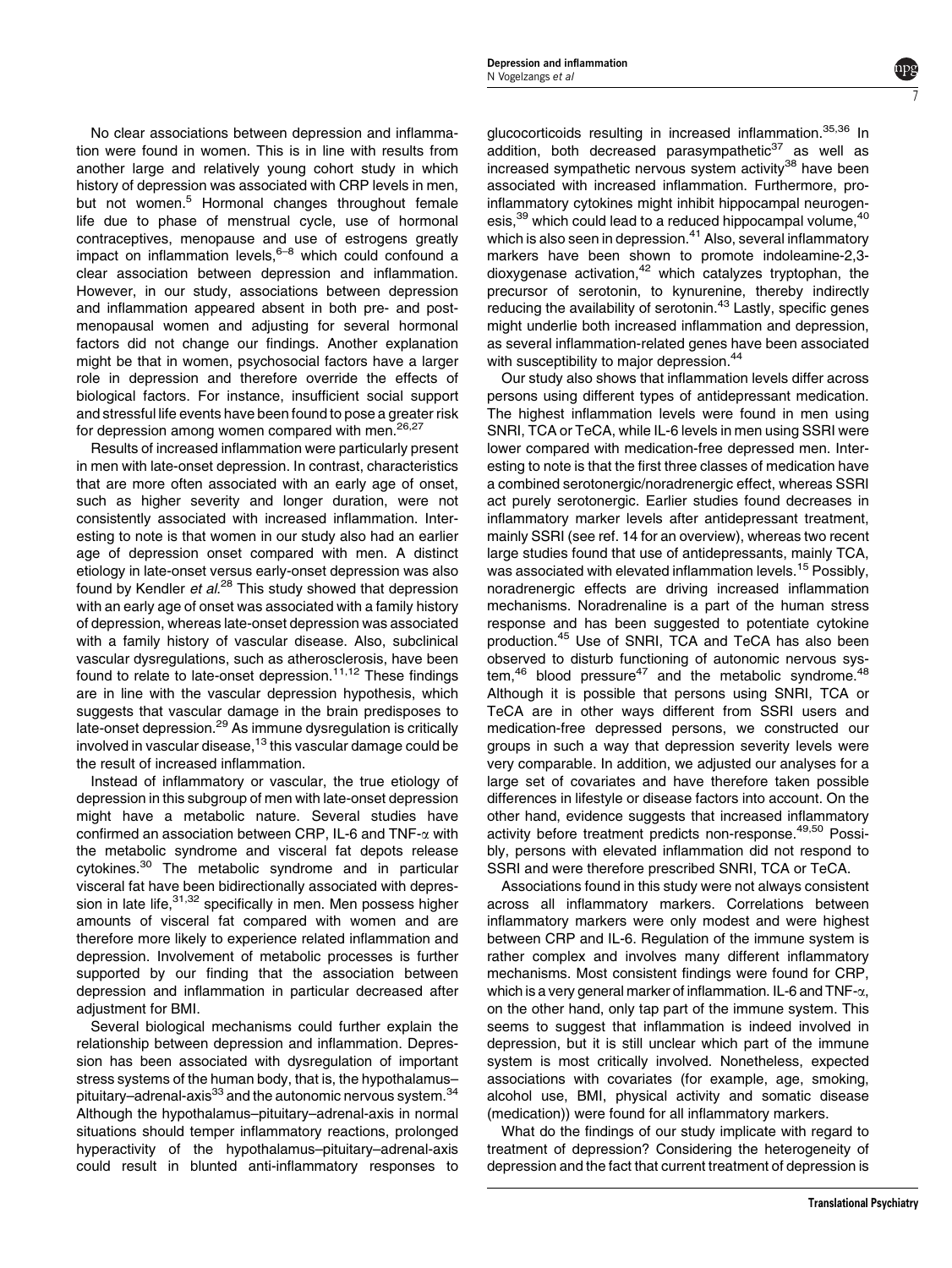only effective in about a third to a half of patients, $1,2$  this indicates that new treatments are needed for specific subgroups. Our finding of increased inflammation in men with late-onset depression, together with previous findings of high inflammation indicating non-response to antidepressants, 49,50 might suggest that this specific subgroup could benefit from alternative treatments, with anti-inflammatory medication being a likely candidate. Preliminary evidence from studies among patients treated with anti-inflammatory agents for other indications suggests that these agents may have beneficial effects on mood.<sup>[51](#page-8-0)</sup> One study found positive effects on mood in medically healthy, major depressed patients.<sup>52</sup> On the other hand we found, like others, <sup>14</sup> that SSRI might have a beneficial effect on inflammation, suggesting that SSRI could be effective in depressed patients with immune dysregulation through this anti-inflammatory effect. Furthermore, behavioral interventions, such as exercise, have been shown to normalize immune and metabolic dysregulation, $^{53}$  as well as to improve depressive symptoms to some degree,<sup>54</sup> and might therefore be an indicated treatment for a immune/metabolic depression subgroup. At this moment, these considerations for treatment implications are still very speculative. Follow-up (longitudinal) research should confirm and further delineate an inflammatory (or metabolic) depression subtype, taking into account age, sex, depression characteristics and course. Experimental studies are needed to examine and compare the effects of different types of currently available antidepressants, antiinflammatory medication and behavioral (exercise) interventions on both immune/metabolic parameters and depression.

Our study has some important strengths such as a large sample size, assessment of multiple inflammatory markers, clinical diagnoses of depression, adequate adjustment for potential confounders, the ability to examine the role of depression characteristics and antidepressant medication. However, some limitations need to be acknowledged. As our data are cross-sectional, we cannot make any inferences about the direction of the association. Longitudinal studies are needed to investigate whether immune dysregulation is a precursor or the result of depression (treatment), or whether this relationship is bidirectional. The few available prospective studies have shown contradicting results.<sup>9,55,56</sup> Further, like most other studies, we assessed circulating levels of inflammatory markers, which show a high degree of intra-individual variation, which could explain the rather modest overall associations between depression and inflammation in our study.

In conclusion, our study suggests that immune dysregulation has a role in a subgroup of depressed persons, in particular in men with a late-onset depression. Treatment trials should further examine the differential effects of different types of antidepressants on inflammation. Whether a specific treatment strategy (SSRI, anti-inflammatory drugs, exercise) is indicated for a subgroup of late-onset depressed patients with immune dysregulation needs to be further investigated, using longitudinal and experimental study designs.

#### Conflict of interest

The authors declare no conflict of interest.

Acknowledgements. The infrastructure for the NESDA study [\(www.nesda.nl\)](www.nesda.nl) is funded through the Geestkracht program of the Netherlands Organization for Health Research and Development (Zon-Mw, grant number 10- 000-1002) and is supported by participating universities and mental health care organizations (VU University Medical Center, GGZ inGeest, Arkin, Leiden University Medical Center, GGZ Rivierduinen, University Medical Center Groningen, Lentis, GGZ Friesland, GGZ Drenthe, Institute for Quality of Health Care (IQ Healthcare), Netherlands Institute for Health Services Research (NIVEL) and Netherlands Institute of Mental Health and Addiction (Trimbos). Data analyses were supported through a fellowship (NV) from the EMGO Institute for Health and Care Research. Assaying of inflammatory markers was supported by the Neuroscience Campus Amsterdam.

- 1. Pigott HE, Leventhal AM, Alter GS, Boren JJ. Efficacy and effectiveness of antidepressants: current status of research. Psychother Psychosom 2010; 79: 267–279.
- 2. Rush AJ, Trivedi MH, Wisniewski SR, Nierenberg AA, Stewart JW, Warden D et al. Acute and longer-term outcomes in depressed outpatients requiring one or several treatment steps: a STAR\*D report. Am J Psychiatry 2006; 163: 1905-1917.
- 3. Dowlati Y, Herrmann N, Swardfager W, Liu H, Sham L, Reim EK et al. A meta-analysis of cytokines in major depression. Biol Psychiatry 2010; 67: 446–457.
- 4. Howren MB, Lamkin DM, Suls J. Associations of depression with C-reactive protein, IL-1, and IL-6: a meta-analysis. Psychosom Med 2009; 71: 171–186.
- 5. Danner M, Kasl SV, Abramson JL, Vaccarino V. Association between depression and elevated C-reactive protein. Psychosom Med 2003; 65: 347–356.
- 6. Cushman M, Legault C, Barrett-Connor E, Stefanick ML, Kessler C, Judd HL et al. Effect of postmenopausal hormones on inflammation-sensitive proteins: the Postmenopausal Estrogen/Progestin Interventions (PEPI) Study. Circulation 1999; 100: 717–722.
- 7. Dreon DM, Slavin JL, Phinney SD. Oral contraceptive use and increased plasma concentration of C-reactive protein. Life Sci 2003; 73: 1245–1252.
- 8. Jilma B, Dirnberger E, Loscher I, Rumplmayr A, Hildebrandt J, Eichler HG et al. Menstrual cycle-associated changes in blood levels of interleukin-6, alpha1 acid glycoprotein, and Creactive protein. J Lab Clin Med 1997; 130: 69–75.
- 9. Duivis HE, de JP, Penninx BW, Na BY, Cohen BE, Whooley MA. Depressive symptoms, health behaviors, and subsequent inflammation in patients with coronary heart disease: prospective findings from the heart and soul study. Am J Psychiatry 2011; 168: 913-920.
- 10. Hamer M, Molloy GJ, de OC, Demakakos P. Persistent depressive symptomatology and inflammation: to what extent do health behaviours and weight control mediate this relationship? Brain Behav Immun 2009; 23: 413–418.
- 11. Seldenrijk A, van Hout HP, van Marwijk HW, de GE, Gort J, Rustemeijer C et al. Carotid atherosclerosis in depression and anxiety: Associations for age of depression onset. World J Biol Psychiatry 2011; 12: 549–558.
- 12. Smith PJ, Blumenthal JA, Babyak MA, Doraiswamy PM, Hinderliter A, Hoffman BM et al. Intima-media thickness and age of first depressive episode. Biol Psychol 2009; 80: 361–364.
- 13. Willerson JT, Ridker PM, Inflammation as a cardiovascular risk factor. Circulation 2004: 109(21 Suppl 1): II2–II10.
- 14. Miller AH, Maletic V, Raison CL. Inflammation and its discontents: the role of cytokines in the pathophysiology of major depression. Biol Psychiatry 2009; 65: 732–741.
- 15. Hamer M, Batty GD, Marmot MG, Singh-Manoux A, Kivimaki M. Anti-depressant medication use and C-reactive protein: results from two population-based studies. Brain Behav Immun 2011; 25: 168–173.
- 16. Penninx BW, Beekman AT, Smit JH, Zitman FG, Nolen WA, Spinhoven P et al. The Netherlands Study of Depression and Anxiety (NESDA): rationale, objectives and methods. Int J Methods Psychiatr Res 2008; 17: 121–140.
- 17. American Psychiatric Association. Diagnostic and statistical manual of mental disorders, fourth edition. 4th edn. American Psychiatric Association: Washington, DC, 2001.
- 18. Wittchen HU. Reliability and validity studies of the WHO–Composite International Diagnostic Interview (CIDI): a critical review. J Psychiatr Res 1994; 28: 57-84.
- 19. Rush AJ, Gullion CM, Basco MR, Jarrett RB, Trivedi MH. The Inventory of Depressive Symptomatology (IDS): psychometric properties. Psychol Med 1996; 26: 477–486.
- 20. Lyketsos CG, Nestadt G, Cwi J, Heithoff K, Eaton WW. The life chart interview: A standardized method to describe the course of psychopathology. Int J Methods Psychiatr Res 1994; 4: 143–155.
- 21. WHO Collaborating Centre for Drug Statistics Methodology. Anatomical Therapeutic Chemical Classification. World Health Organization: Geneva, 2007.
- 22. Stuurgroep Multidisciplinaire Richtlijnontwikkeling. Stoornissen in het gebruik van alcohol: Richtlijn voor de diagnostiek en behandeling van patiënten met een stoornis in het gebruik van alcohol. GGZ: Utrecht, The Netherlands, 2009.
- 23. Gianoulakis C, Dai X, Brown T. Effect of chronic alcohol consumption on the activity of the hypothalamic-pituitary-adrenal axis and pituitary beta-endorphin as a function of alcohol intake, age, and gender. Alcohol Clin Exp Res 2003; 27: 410–423.
- 24. Craig CL, Marshall AL, Sjostrom M, Bauman AE, Booth ML, Ainsworth BE et al. International physical activity questionnaire: 12-country reliability and validity. Med Sci Sports Exerc 2003; 35: 1381–1395.

<span id="page-7-0"></span>ŏ